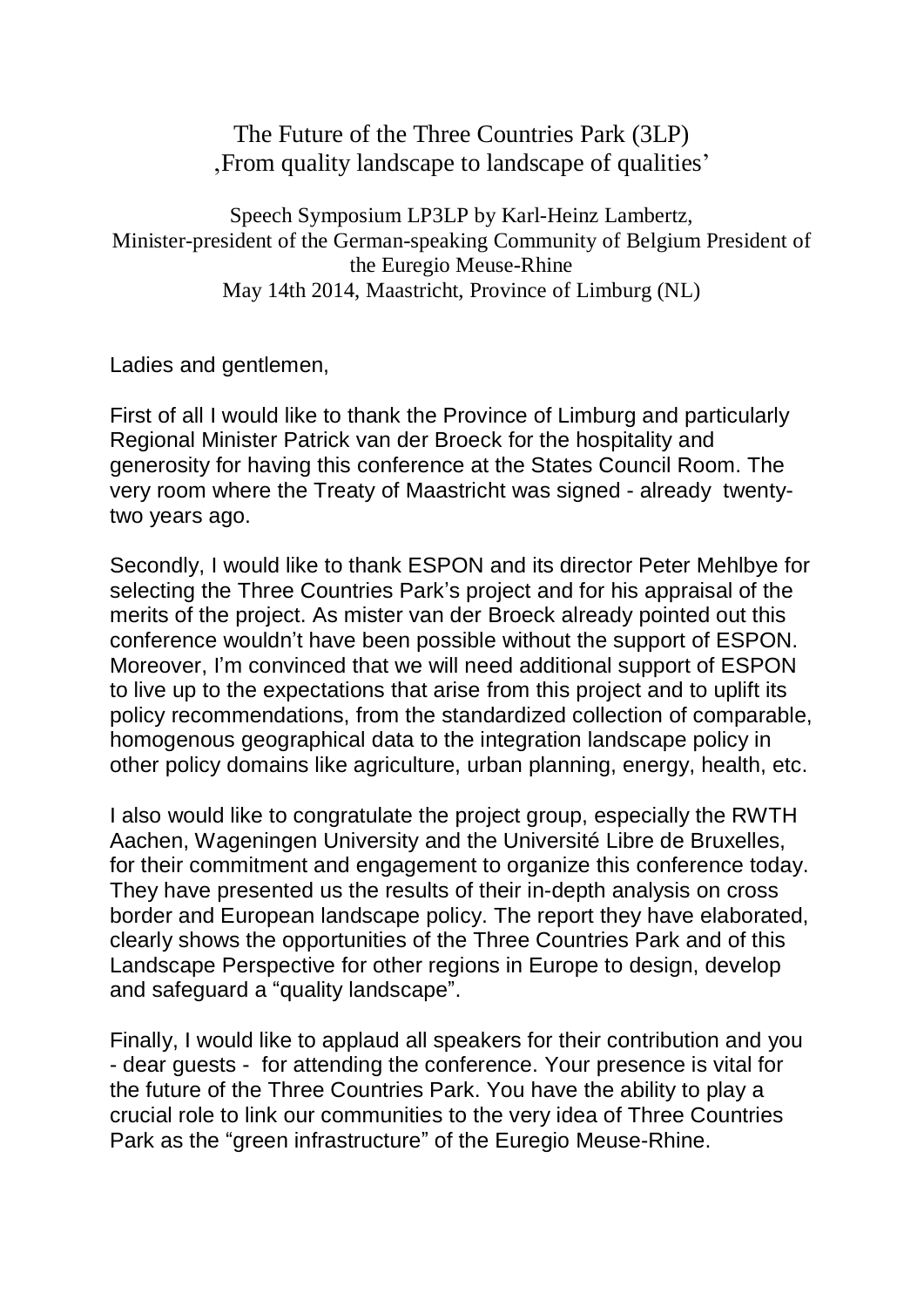Ladies and gentlemen,

I'm not going to comment or go in detail about the presentations of the speakers before me. More importantly, I would like to cease the opportunity to share with you, in my position as president of the Euregio Meuse-Rhine, a vision for the future of the Three Countries Park and the role of the Euregio Meuse-Rhine.

Let me start with the Euregio's role. Personally, I have always been in favor of a more leading role of the EMR because of the Three Countries Park's location, its governance and its development from Interreg-project into euregional network.

## [Location:]

The Three Countries Park is located in the centre of a highly urbanized cross border polycentric metropolitan belt of the Euregio – the cities of Maastricht, Aachen, Liège & Hasselt-Genk – and is considered as its green heart - a common backyard for city dwellers and tourists alike.

## [Governance:]

The Three Countries Park is in many ways a small version of the European Union. Multilevel governance giving the involvement of local, regional and national authorities as well as, on project level, multiple organizations in a multilingual region, having to deal with its own distinctive features. It provides the project with a difficult and at the same time challenging institutional environment. This environment is the natural biotope of the Euregio Meuse-Rhine itself, since it came into existence almost 38 years ago.

## [Development]:

The Three Countries Park started in 2001 as a project under the third Interreg EMR-program managed by the Euregio Meuse-Rhine. Apart the publication of the Development Perspective as a result of this project, the Three Countries Park has accomplished to persist on own funds and outlive the duration of its own project. A true marker for success, considering the fact that all too often promising Interreg-projects come to a premature end when funding ceases. We owe this to the strong support and enduring commitment of the Benelux and the Dutch Province of Limburg, especially Marc Naessens and Aad Blokland.

The Three Countries Park has succeeded in developing 'spin-off' projects such as the water management project 'Aquadra' and the biodiversity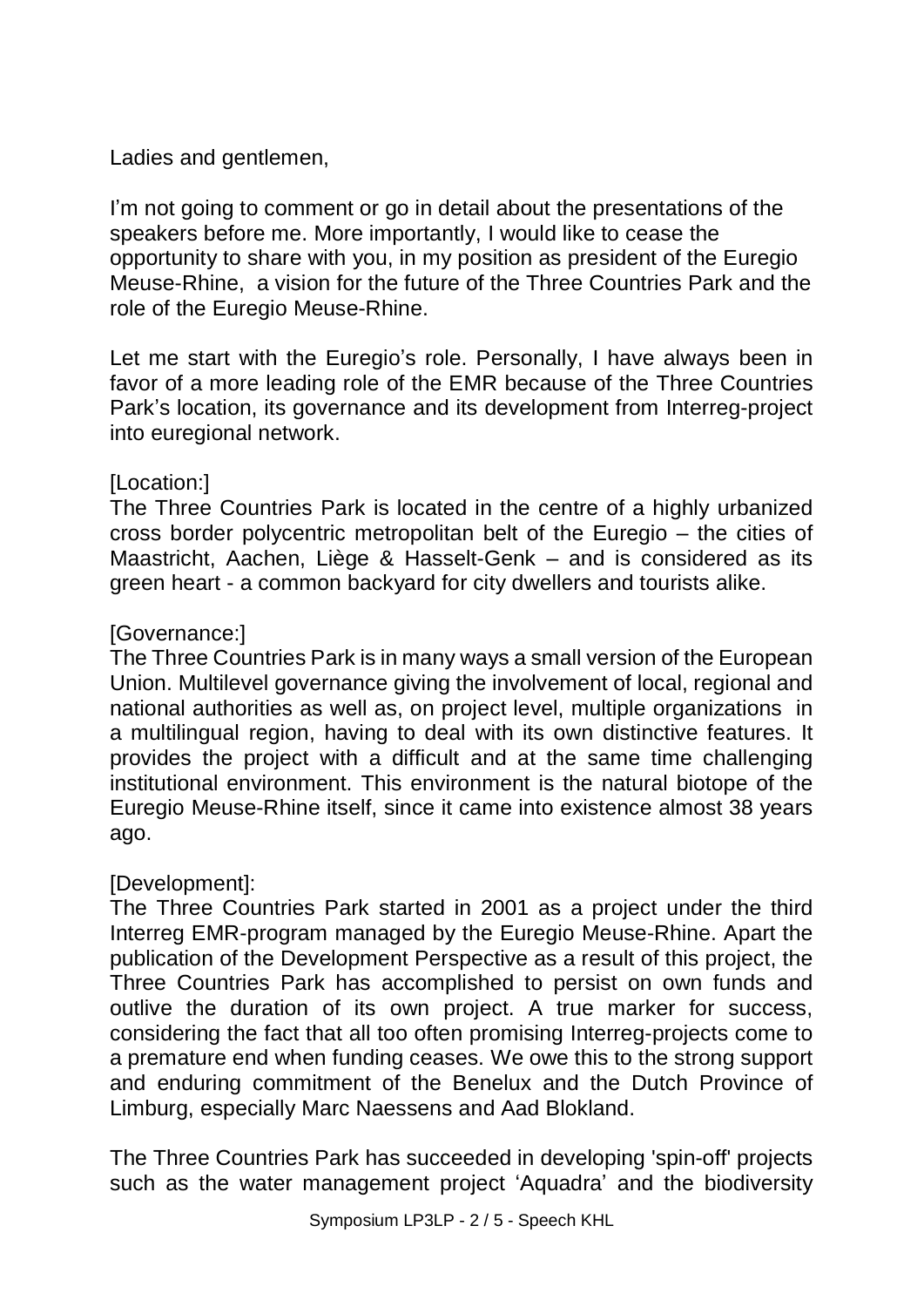project 'Habitat Euregio' funded by the fourth Interreg EMR-program. Doing so with a clear focus and enduring persistence, the Three Countries Park has contributed to the practical implementation of its Development Perspective.

The ESPON-project, which we are "celebrating" today, highlights the identity of the Three Countries Park, emphasizing its importance within its cross-border situation as well as its potential within a European context, whereas the Three Countries Park has focused in the past decade on structured cooperation and project development within the Euregional context.

The fact that the Three Countries Park started, like many others, as a project financed by Interreg, but will be led by the EMR proves the sustainability of the Three Countries Park and may be considered an upgrading of its cooperation framework. The project leadership is handed over from one of the partner regions, the Dutch Province of Limburg, to the Euregio Meuse-Rhine as a whole.

Concerning the future collaboration of the Three Countries Park, I strongly believe that the Three Countries Park should focus on "green infrastructure" as its policy framework for future project development. The past few years green infrastructure has become the policy framework of the European Union. If we want to elaborate and develop our strategy into projects for which EU funding will be requested, it is necessary to align our own strategy with the EU's objectives.

Although, I am not an expert, I am convinced that investing in "green infrastructure" can provide many social, economic and environmental benefits, for example water [retention](http://ec.europa.eu/environment/water/adaptation/ecosystemstorage.htm) and flood [alleviation,](http://ec.europa.eu/environment/water/flood_risk/better_options.htm) space for wildlife with access to nature for people, places for outdoor relaxation and improved health and well-being. One of the key attractions of "green Infrastructure" is its multi-functionality, which allows unlocking several benefits on the same spatial area. "Green infrastructure" includes natural and semi-natural areas as well as green spaces, spanning from large reserve forests to small green roofs in rural and urban areas. By enhancing Green Infrastructure, valuable landscape features or "quality landscape" can be maintained or created, which contribute to the delivery of multiple services and thus the creation of a "landscape of qualities".

The concept of "green infrastructure" is not new and across Europe several projects on the ground have been realized - as shown by the ESPON-project. Before it became part of the EU's daily vocabulary, it was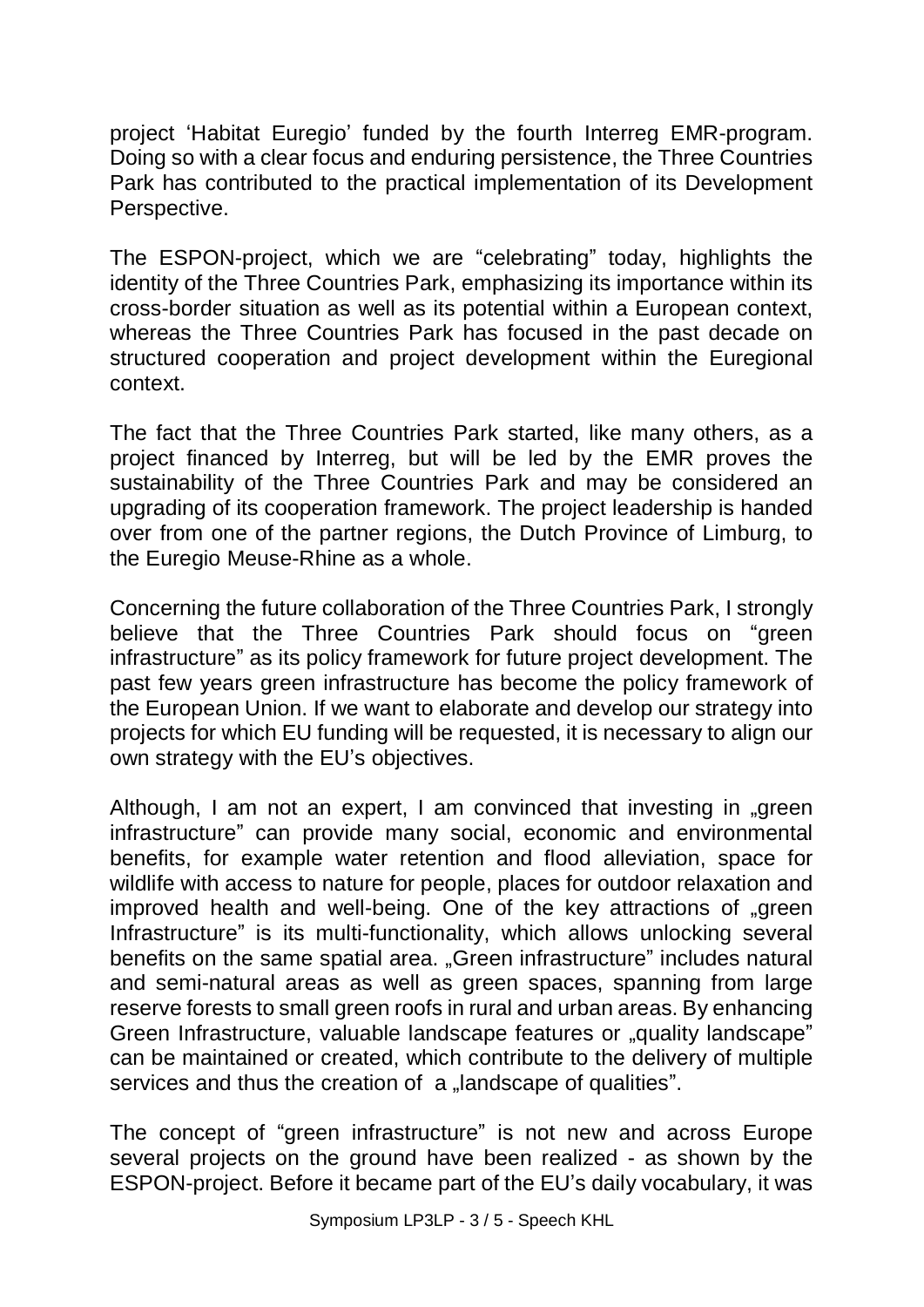already somehow embedded in the Three Countries Park's Development Perspective. The Development Perspective details the guidelines for a sustainable future for the 3LP in order to maintain the quality of open space in the urbanized area of Maastricht, Aachen, Liège, Hasselt-Genk. These guidelines focus on environmental planning policies, nature development, landscape protection, cultural heritage, water management, agriculture, and how to deal with the pressures of tourism and urbanization. This issues are all elements of the "green infrastructure" concept, which the European Commission elaborated in its Communication last year - being one of the key steps for the implementation the EU2020 Biodiversity Strategy and specifically Target 2 that requires that "by 2020, ecosystems and their services are maintained and enhanced by establishing green infrastructure and restoring at least 15% of degraded ecosystems".

In order to maximize the multi-benefits, long-term commitment is needed in spatial scale and across time. Moreover, integration into other sectoral policies is of great importance. Nevertheless I do think that the Three Countries Park project group in its current composition should concentrate on its core business, namely designing, developing and maintaining the Three Countries Park as "quality landscape" whereas the unfolding of a "landscape of qualities", namely the connection to other policy fields like tourism (for example cultural heritage), energy (for example biomass as a renewable resource) or even economy (business development) can be made through the EMR. This is also one of the advantages of the fact that the EMR itself has taken to lead over the Three Countries Park: from a helicopter perspective instead of a frog's perspective it is easier to link policies, projects and funds.

The latter doesn't imply though that we are able to secure appropriate funding for the Three Countries Park and its subsequent follow-up projects. Financing will definitely be one of the key issues. More effort should also be put into communication, stakeholder involvement and awareness raising activities. The European Commission is currently exploring with the European Investment Bank (EIB) the possible establishment of an EU biodiversity finance facility, and the potential for innovative financial instruments, including public-private partnership approaches, to attract private investments in "green infrastructure" projects. Such investments could for example focus on ecosystem restoration projects as insurance against floods and other natural risks, or to improve water quality. Given the budget limitations of public funds, it would be desirable for the private sector to play a stronger role in financing "green infrastructure" than is currently the case. "Green